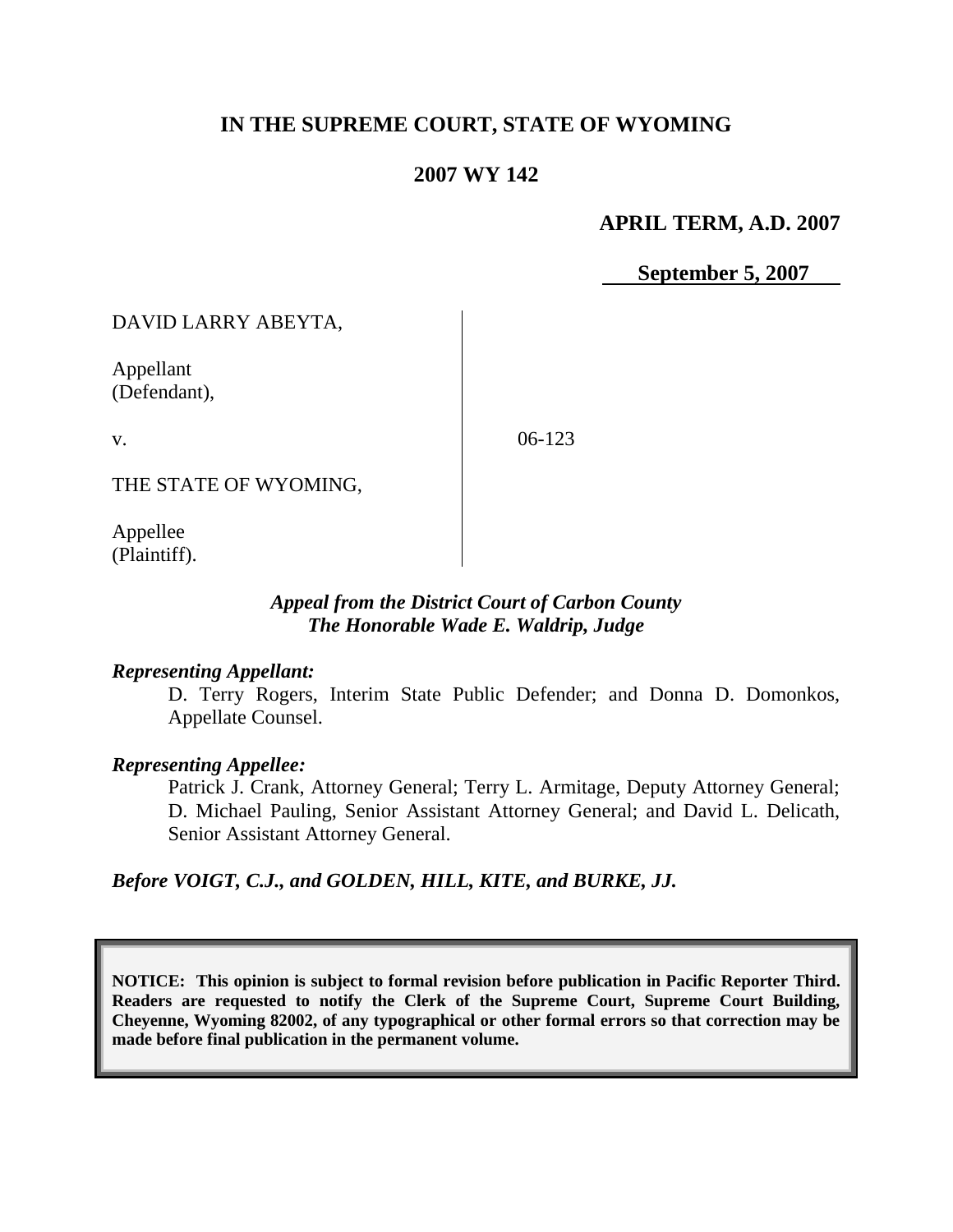#### **VOIGT**, **Chief Justice**.

[¶1] The Appellant, David Larry Abeyta, was arrested and charged with three separate criminal drug charges after a search of his residence revealed drugs and drug paraphernalia. Abeyta filed a motion to suppress this evidence asserting that the affidavit submitted in support of the application for the search warrant failed to demonstrate probable cause. The motion to suppress was denied and Abeyta entered a conditional guilty plea pending the outcome of this appeal. We affirm.

#### **ISSUE**

[¶2] The sole issue before this Court is whether the affidavit executed in support of the search warrant provided the warrant-issuing judicial officer with a substantial basis for concluding that probable cause existed to search Abeyta"s residence.

# **FACTS**

[¶3] On May 4, 2005, Officer William Hill of the Rawlins Police Department requested a warrant to search Abeyta"s home. The affidavit attached in support of the warrant application read, in its entirety, as follows:

#### AFFIDAVIT

1. I, William Hill, of lawful age, being first duly sworn upon oath according to law, depose and say as follows:

2. On or about April 20, 2005, Rawlins Police Department received information that Larry Abeyta was selling methamphetamine from his house located at 517 McKinley St., which is situated within three hundred feet of Pershing Elementary School in Rawlins, Carbon County, Wyoming.

3. After receiving this information, the Rawlins Police Department began to watch the above-described house to determine whether drug activity was afoot.

4. Over the past two weeks, or so, I, together with other law enforcement officers in the area, have observed numerous known drug users and other individuals frequenting the house located at 517 McKinley Street. These individuals have been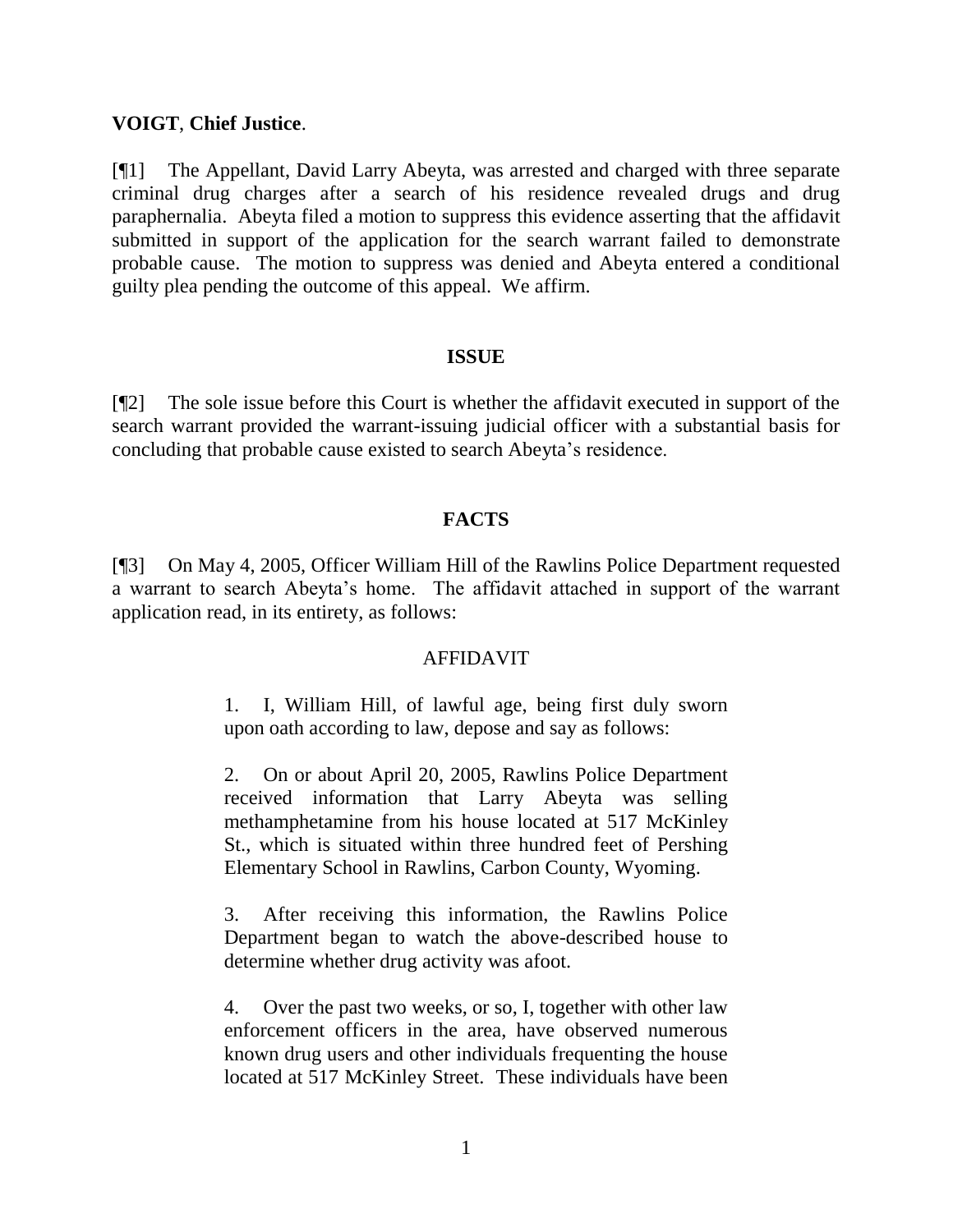observed entering the house, remaining there for short visits of approximately 5-10 minutes and then leaving.

5. On a number of these occasions, officers have observed the above-described persons walking from the house to a shed situated in the back yard of the same property, turning on a light, spending a few minutes inside the shed, and then returning to the house for a few more minutes, and then leaving the premises.

6. On or about May 1, 2005, Rawlins Police Officer Hooper received information that Larry Abeyta had offered to provide a confidential informant with methamphetamine, and that Mr. Abeyta always carries in his waistband a silver, 9mm semi-automatic handgun. Mr. Abeyta told the confidential informant that he was aware the police department is watching him and his residence.

7. During the late evening hours of May 3, 2005, your Affiant was parked outside the house located at 517 McKinley. During this time, I noticed a dark-colored car which appeared to be a Ford, pull into a vacant lot situated to the West of the house. I watched as the vehicle lights were shut off, and approximately 20 seconds later, the person I believed to be the driver of this vehicle entered the front door of 517 McKinley Street. Approximately 10 minutes later, I observed this same person leave the residence, and run from the front door toward the vacant lot where the dark-colored car had been parked. I then observed the dark-colored car start up and drive off, heading South on McKinley Street, then turning to travel East on Center Street. The vehicle then turned to travel North on Washington Street. At that point, I informed officers that the vehicle had left the area and described the vehicle. At this same time, the vehicle was turning in front of Rawlins Police Department Officer Reynolds, and was observed to be traveling 28 miles per hour in a fifteen mile per hour zone.

8. Officer Reynolds placed a stop on the vehicle for exceeding the posted speed limit. The driver told the officer his name was Charles Herbst with a date of birth of 9/20/58. Officer Reynolds was advised by dispatch that there was an active warrant for Charles Herbst.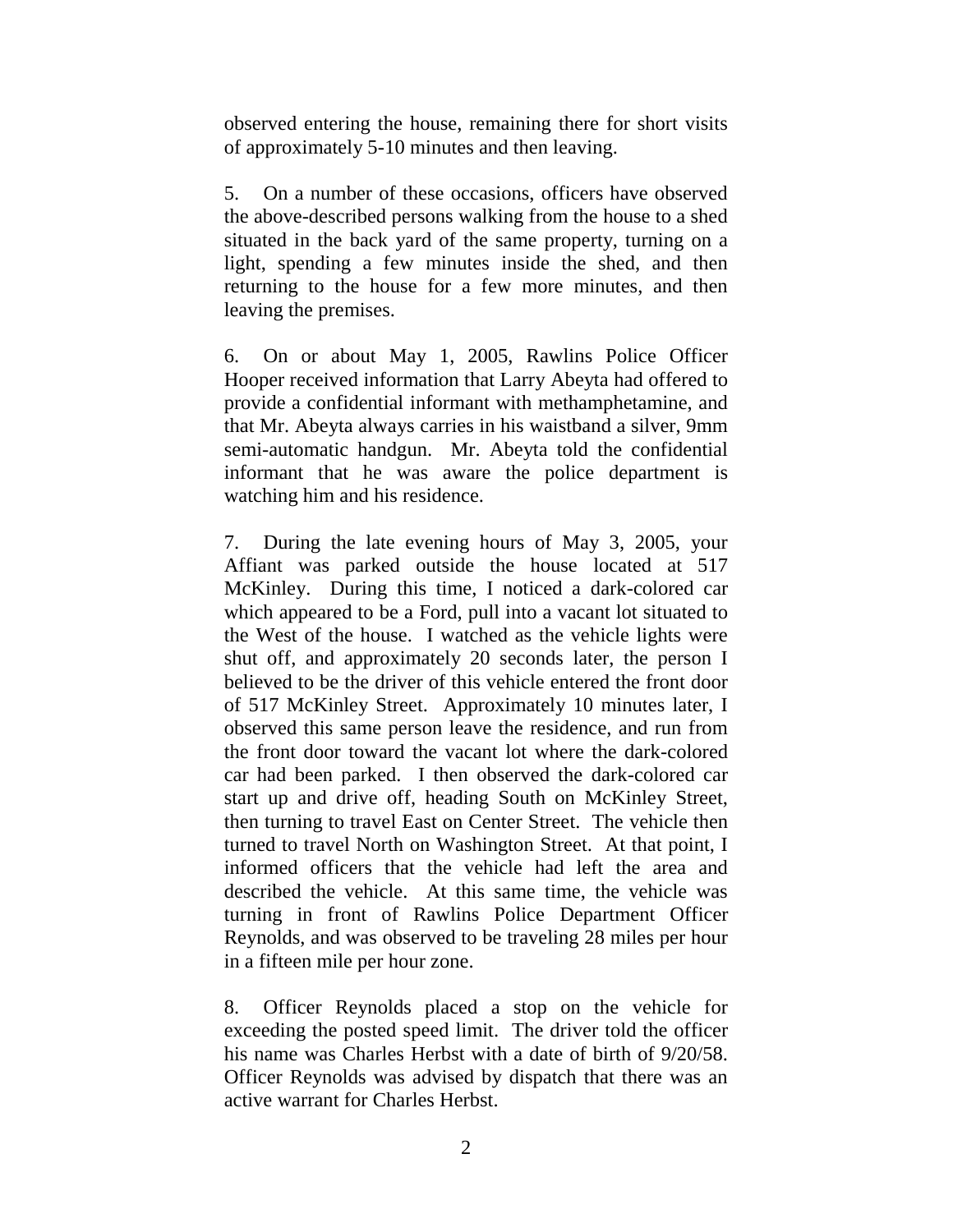9. Lieutenant Eric Ford of the Rawlins Police Department and Sheriff"s Deputy Jeff Walton were assisting Officer Reynolds and knew from prior contact with the individual that his identity was not Charles Herbst, but was actually David M. Thomas. He was then arrested for interference with a police officer.

10. While inventorying the contents of Mr. Thomas"s wallet, a white paper bindle containing what appeared to be a small amount of crystallized methamphetamine was found. The substance in the bindle was tested with a methamphetamine NIK test kit, showing a presumptive positive result for methamphetamine.

11. Mr. Thomas claimed that he had come from Stagecoach apartments, and that he found the bindle on the ground in his shop earlier in the day. It is known that Mr. Thomas has no shop, and in fact, received permission on Monday, May 2, 2005, from District Court Judge Wade Waldrip to move to Cheyenne, where he had obtained employment with Sky Harbor Air Service, being unemployed here in Rawlins. Additionally, your Affiant personally observed him to have come from 517 McKinley Street, and that he had not come from the Stagecoach Apartments.

12. Your Affiant is aware that David M. Thomas is presently out on bond for a felony charge of concealing or disposing of stolen property in Criminal Docket No. CR-2005-044, in the District Court for the Second Judicial District, State of Wyoming.

#### FURTHER YOUR AFFIANT SAITH NAUGHT.

Based on the above affidavit, a search warrant was issued on May 4, 2005, and executed that same day. Upon searching Abeyta"s residence, officers discovered a measurable amount of crystal methamphetamine on a digital scale and a marijuana pipe with marijuana residue in it next to the bed where a five-year-old child was sleeping. Officers also discovered, among other items, additional drugs, scales and other drug paraphernalia, weapons – including a handgun and ammunition, large quantities of cash, a video surveillance system, and a police scanner.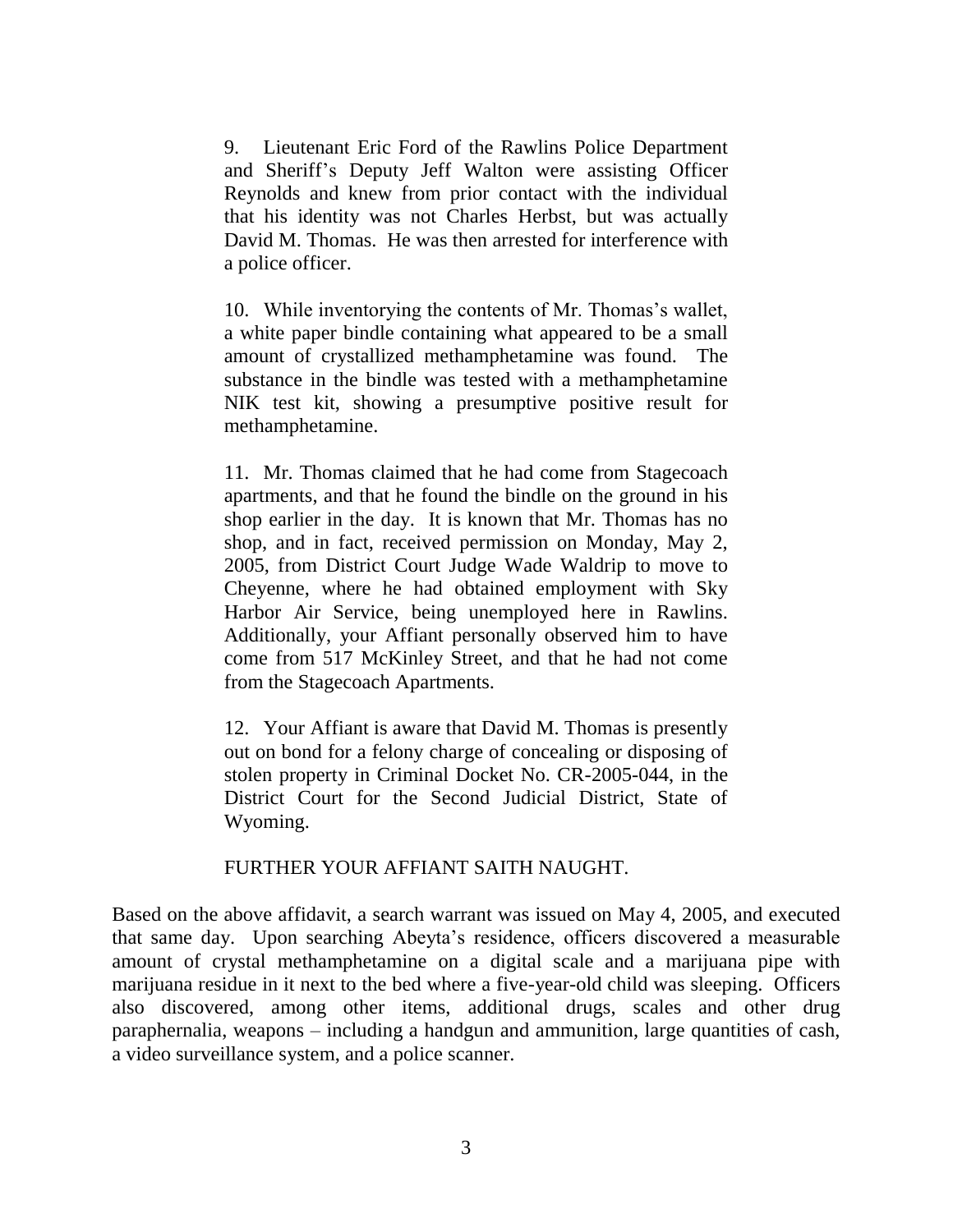[¶4] Abeyta was charged with possession of methamphetamine, in violation of Wyo. Stat. Ann. § 35-7-1031(c)(ii) (LexisNexis Supp. 2004), possession of cocaine, in violation of Wyo. Stat. Ann. § 35-7-1031(c)(iii) (LexisNexis Supp. 2004), and endangering a child with methamphetamine, in violation of Wyo. Stat. Ann. § 6-4-405(c) (LexisNexis Supp. 2004). On October 4, 2005, Abeyta filed a motion to suppress evidence wherein he asserted that the affidavit attached to the search warrant was not sufficient to establish probable cause. The matter was assigned to the circuit court judge for the limited purpose of deciding Abeyta"s motion to suppress. A hearing was held on October 26, 2005, and an order denying Abeyta"s motion to suppress was entered on November 14, 2005.

[¶5] On November 22, 2005, Abeyta changed his not-guilty plea to a conditional guilty plea. Abeyta was sentenced to three to seven years in prison for the possession of methamphetamine charge, three to five for the possession of cocaine charge, and three to five for the endangering a child with methamphetamine charge, with all periods of incarceration running concurrently.

[¶6] Abeyta timely appealed the judgment and sentence.

### **STANDARD OF REVIEW**

[¶7] When reviewing the adequacy of a probable cause affidavit, we have said that:

The duty of reviewing courts is simply to ensure that the warrant-issuing judicial officer had a substantial basis for concluding that probable cause existed. As both our Court and the United States Supreme Court have recognized, the resolution of doubtful or marginal cases in this area should be largely determined by the preference to be accorded to warrants.

*Rohda v. State*, 2006 WY 120, ¶ 4, 142 P.3d 1155, 1158 (Wyo. 2006).

#### **DISCUSSION**

[¶8] The legal standards applied when reviewing the sufficiency of a probable cause affidavit are well established. Both the Fourth Amendment to the United States Constitution and Wyoming Constitution Article 1, § 4, protect citizens against unreasonable searches and seizures. Our state provision, however, is stronger because it requires "the probable cause finding for issuance of a search warrant to be supported by affidavit." *Hixson v. State*, 2001 WY 99, ¶ 5, 33 P.3d 154, 156 (Wyo. 2001) (footnote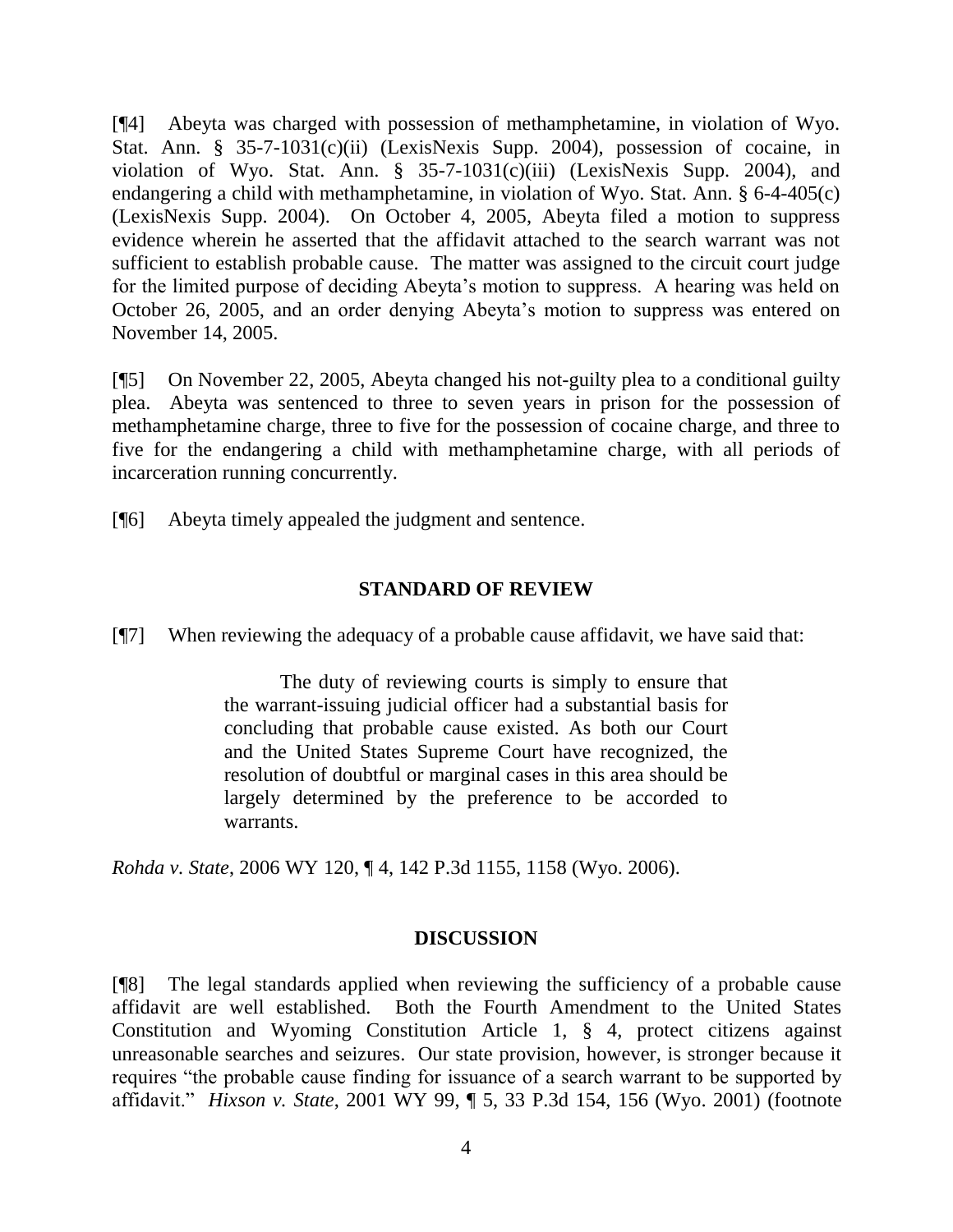omitted).<sup>1</sup> We have held that the affidavit requirement strengthens the Wyoming citizen's rights by creating a permanent record. *Id.* Wyoming Constitution Article 1, § 4 provides:

> The right of the people to be secure in their persons, houses, papers and effects against unreasonable searches and seizures shall not be violated, and no warrant shall issue but upon probable cause, supported by affidavit, particularly describing the place to be searched or the person or thing to be seized.

[¶9] When reviewing whether a particular affidavit provided probable cause for issuance of a search warrant, this Court begins with the presumption that an affidavit presented in support of a search warrant is valid. *Page v. State*, 2003 WY 23, ¶ 9, 63 P.3d 904, 909 (Wyo. 2003). Search warrant affidavits are tested by much less vigorous standards than those governing the admissibility of evidence at trial, and because of the preference for warrants, and the desire to encourage law enforcement personnel to seek warrants, any doubt should be resolved by sustaining the search. *Davis v. State*, 859 P.2d 89, 94 (Wyo. 1993).

[¶10] The warrant-issuing judicial officer must examine the affidavit to determine whether the factual statements contained therein provide probable cause to support the issuance of a search warrant.

> The probable-cause standard is incapable of precise definition or quantification into percentages because it deals with probabilities and depends on the totality of the circumstances. Probable cause

> > is a "practical, nontechnical conception." *Brinegar v. United States*, 338 U.S. 160, 176, 69 S.Ct. 1302, 1311, 93 L.Ed. 1879 (1949). "In dealing with probable cause, . . . as the very name implies, we deal with probabilities. These are not technical; they are the factual and practical considerations of everyday life on which reasonable and prudent men, not legal technicians, act." *Id.,* at 175, 69 S.Ct. at 1310.

<sup>&</sup>lt;sup>1</sup> The Fourth Amendment to the United States Constitution, which contains no affidavit requirement, reads as follows:

The right of the people to be secure in their persons, houses, papers, and effects, against unreasonable searches and seizures, shall not be violated, and no Warrants shall issue, but upon probable cause, supported by Oath or affirmation, and particularly describing the place to be searched, and the persons or things to be seized.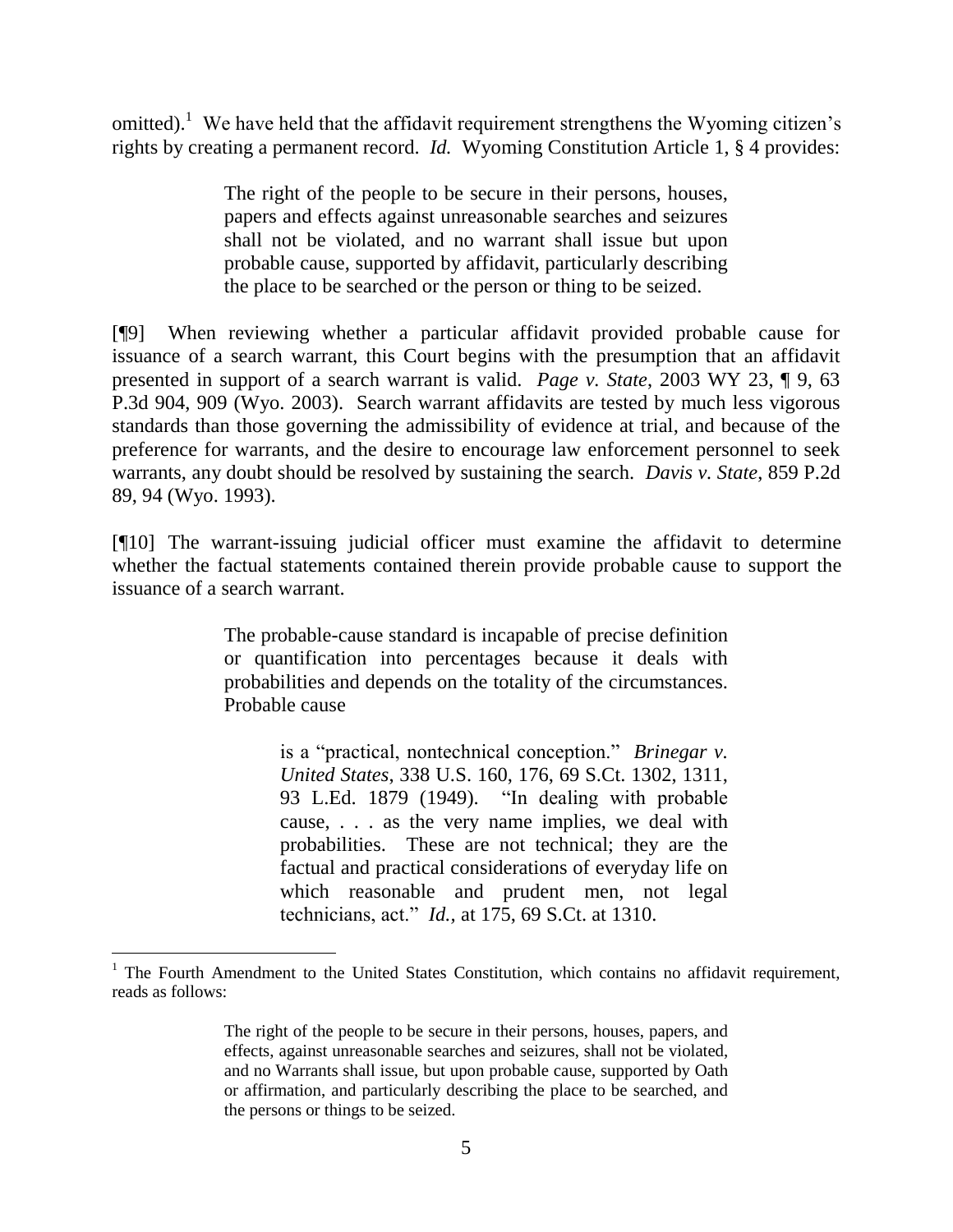\* \* \* \*

[P]robable cause is a fluid concept -- turning on the assessment of probabilities in particular factual contexts -- not readily, or even usefully, reduced to a neat set of legal rules.

*Schirber v. State*, 2006 WY 121, ¶ 6, 142 P.3d 1169, 1172-73 (Wyo. 2006) (some citations omitted) (quoting *Illinois v. Gates*, 462 U.S. 213, 231-32, 103 S.Ct. 2317, 2328- 29, 76 L.Ed.2d 527 (1983)). Ultimately the "test for determining the existence of probable cause is whether the factual situation described in the affidavit is sufficient to cause a reasonably cautious or prudent person to believe that a crime was being committed or that one had been committed." *TJS v. State*, 2005 WY 68, ¶ 12, 113 P.3d 1054, 1057 (Wyo. 2005).

[¶11] When presented with an application for a search warrant, the warrant-issuing judicial officer applies a "totality of circumstances" analysis in making an independent judgment whether probable cause exists to support the issuance of the warrant. *Crackenberger v. State*, 2006 WY 162, ¶ 7, 149 P.3d 465, 470 (Wyo. 2006).

> In making that independent judgment, the judicial officer is limited to the four corners of the supporting affidavit. *Page* [*v. State*], [2003 WY 23], ¶ 9, 63 P.3d [904,] 909 [(Wyo. 2003)]. The "totality of circumstances" analysis requires the judicial officer simply "to make a practical, common sense decision whether, given all the circumstances set forth in the affidavit before him, including the "veracity" and "basis of knowledge" of persons supplying hearsay information, there is a fair probability that contraband or evidence of a crime will be found in a particular place." *Gates,* 462 U.S. at 238, 103 S.Ct. at 2332; *see Bonsness* [*v. State*], 672 P.2d [1291,] 1293 [(Wyo. 1983)].

*Rohda*, ¶ 5, 142 P.3d at 1159.

[¶12] With those principles in mind, we turn to the specific issues presented in this appeal. Abeyta points to a number of isolated portions of the affidavit that he claims are defective and contends that as a result of these alleged deficiencies, the affidavit fails to support a finding of probable cause to search his home. Before examining Abeyta's individual arguments in detail, we note that Abeyta"s paragraph-by-paragraph analysis is inconsistent with the "totality of the circumstances" approach requiring us to "consider all of the material evidence together, and not in piecemeal fashion." *Rhoda*, ¶ 11, 142 P.3d at 1164.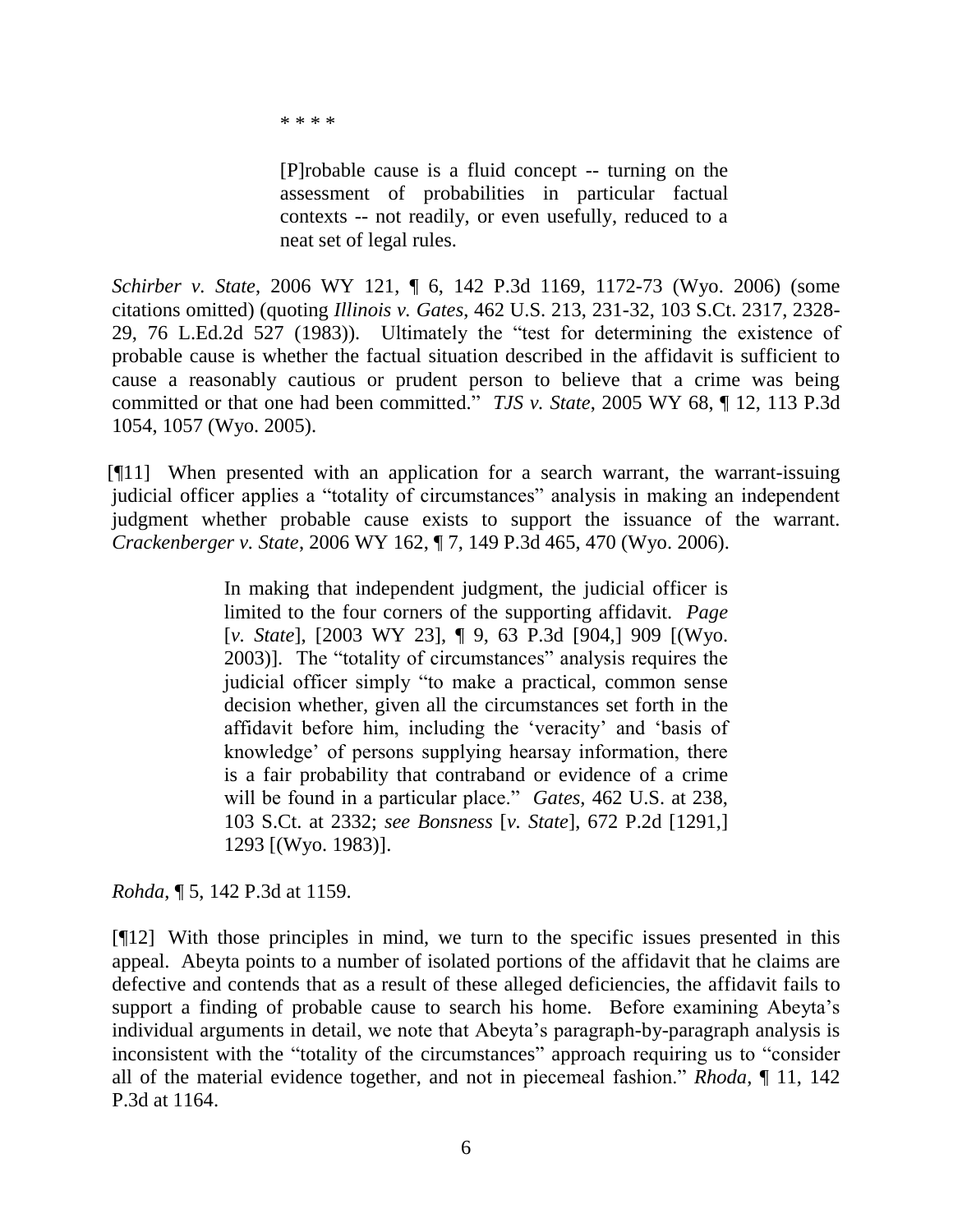[¶13] Abeyta"s first argument relates to the following statement in paragraph 2 of the affidavit: "[o]n or about April 20, 2005, Rawlins Police Department received information that Larry Abeyta was selling methamphetamine from his house located at 517 McKinley St." Abeyta contends that the source of the "information" regarding Abeyta selling methamphetamine is unverified and therefore the judicial officer had no means of assessing the veracity of this information. Abeyta points to *Hixson v. State*, 2001 WY 99, 33 P.3d 154 (Wyo. 2001) in support of his contention. In *Hixson,* the affidavit mentioned an investigation but failed to state who conducted the investigation or attribute any details surrounding the investigation to any person. *Id.* at  $\mathbb{I}8$ , at 157-58. We concluded that, because the affidavit did not identify the source of the information contained therein, it would have been impossible for the judicial officer to assess the reliability of those individuals. *Id.* at ¶ 11, at 158-59.

[¶14] The facts presented in the present affidavit are distinguishable from those in Hixson.<sup>2</sup> To begin, the factual information missing from the affidavit in *Hixson* was central to the probable cause determination – without knowing who conducted the investigation, it was impossible to determine whether the statements regarding the investigation were reliable. Here, however, the statement that the police department received information that Abeyta was selling drugs is not an important or even necessary element of the probable cause equation. That statement appears to have been included primarily to provide context for the officers' subsequent actions in observing Abeyta's property. Also, unlike the affidavit in *Hixson,* the affidavit here contains independent reliable and verifiable information supporting a finding of probable cause.

[¶15] In his next argument, Abeyta takes exception to the veracity and reliability of the statement in paragraph 4 that Officer Hill and other law enforcement officers observed "numerous known drug users" frequenting Abeyta"s house. Abeyta insists this statement is a barebones conclusion that does not support a probable cause finding. We agree. We have often said that an affidavit "must include more than bare conclusions of the affiant." *Bouch v. State*, 2006 WY 122, ¶ 13, 143 P.3d 643, 648 (Wyo. 2006); *TJS*, ¶ 12, 113 P.3d at 1057; *Cordova v. State*, 2001 WY 96, ¶ 13, 33 P.3d 142, 148 (Wyo. 2001).

[¶16] We recognize the lack of corroboration supporting the "known drug users" statement. The affidavit does not contain the names or other identifying characteristics of those individuals, nor does it state how the affiant was aware that these individuals were drug users. If the warrant-issuing officer were relying upon this information alone, there would be no substantial basis for a probable cause finding. However, the law does not require that an affidavit be absolutely devoid of conclusory statements; rather, the law

 $2 \text{ }$  "The determination of probable cause must rest upon the factual showing in each case. 'Decided cases are helpful only in declaring the general rule, and are persuasive only insofar as they present similar facts[.]" *Smith v. State*, 557 P.2d 130, 133 (Wyo. 1976) (quoting *Garhart v. United States*, 157 F.2d 777, 779 (10th Cir. 1946)).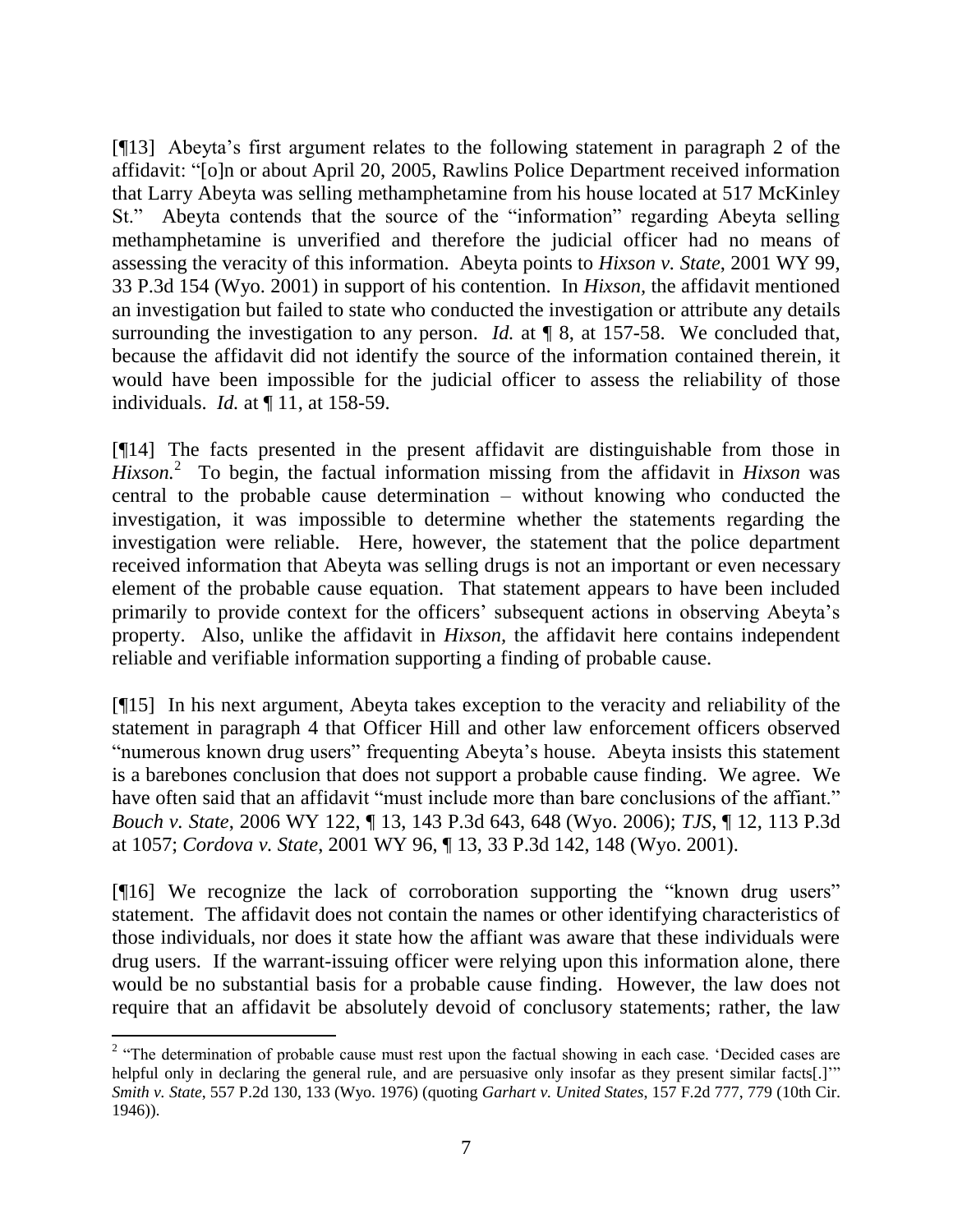requires that the affidavit "must include *more than* bare conclusions of the affiant." *Cordova*, ¶ 13, 33 P.3d at 148 (emphasis added). Under the totality of the circumstances approach, we cannot evaluate the entire affidavit based on one isolated unverified statement. Instead, we must examine the entire affidavit and determine whether, based on all the information contained therein, the warrant-issuing officer had a substantial basis for concluding that probable cause existed. Therefore, while we agree that the "known drug users" statement lacked a proper factual foundation, we must examine the remaining portions of the affidavit to determine whether, without that statement, a substantial basis for the probable cause finding remains.

[¶17] In Abeyta"s next argument, he points to statements contained in paragraphs 4 and 5 of the affidavit. Those paragraphs detail officers" observations of individuals entering the house or shed situated in back of Abeyta"s house and remaining there for a short period of time (5-10 minutes) and then leaving. Abeyta asserts that these observations do not support a probable cause finding as there is no description of the specific nature of the activity occurring during those visits.

[¶18] These firsthand observations of Officer Hill are presumed reliable.

The affiant law enforcement officer may include in his affidavit the raw data of his own sense perception, that is, what he saw, heard, or smelled firsthand. This firsthand information constitutes the affiant's basis of knowledge – how he acquired his information. From affiant's firsthand information, the judicial officer may draw conclusions about the existence or not of probable cause. With respect to the affiant's veracity or reliability, the judicial officer relies on the affiant's oath, with its sanctions of perjury, which is an integral part of the affiant's affidavit.

*Rohda*, ¶ 7, 142 P.3d at 1159. Likewise, when the affiant is reporting the firsthand observation of a fellow law enforcement officer, "courts hold that such an officer is presumed truthful or reliable and, therefore, no special showing of veracity or reliability is necessary." *Id.* at ¶ 8, at 1159.

[¶19] With regard to the nature of the activity observed, other courts have found that short-term visits by multiple individuals in a drug related investigation is a proper fact to be considered in evaluating the totality of the circumstances surrounding a probable cause determination. *United States v. Leon*, 379 F.3d 1024, 1028 (8th Cir. 2004); *United States v. Rankin*, 261 F.3d 735, 739 (8th Cir. 2001); *People v. Hill*, 690 P.2d 856, 859 (Colo. 1984). As noted previously, reasonable conclusion may be drawn from the firsthand observations of law enforcement officers. In drawing conclusions, the affidavit must be interpreted in a "commonsense and realistic fashion" resolving all doubts in favor of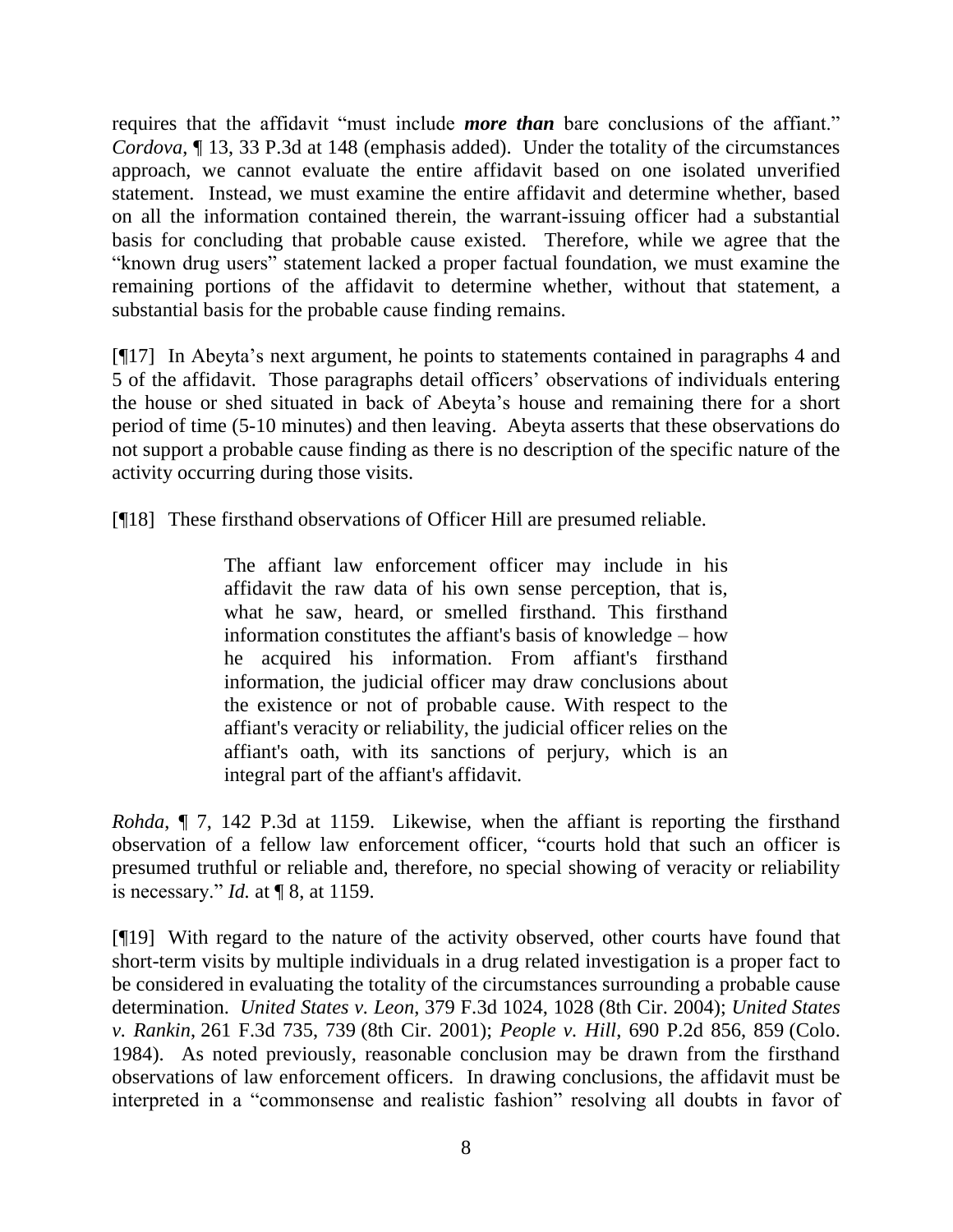sustaining the search. *TJS*, ¶ 10, 113 P.3d at 1057. We have held that, when considering the firsthand observations of law enforcement officers, "a magistrate is entitled to rely upon practical considerations of everyday life." *Guerra v. State*, 897 P.2d 447, 456 (Wyo. 1995).

[¶20] Abeyta contends that multiple short visits observed by the law enforcement officers were never verified to be in furtherance of illicit activity and could have easily been for purposes of innocent conduct, such as the legal sale of personal property. While this may be true, in light of the other facts set forth in the affidavit and the abovearticulated standards by which we must review affidavits, we hold that the officers" statements regarding their observations, and any reasonable conclusions that could be drawn therefrom, were proper factors to be considered in evaluating the totality of the circumstances surrounding the probable cause question. *See supra* ¶¶ 7-11.

[¶21] Next, Abeyta asserts information provided by a confidential informant, detailed in paragraph 6 of the affidavit, was never attested to as being given by reliable informants or corroborated by the officer"s personal knowledge. With regard to the confidential informant, the affidavit provided:

> 6. On or about May 1, 2005, Rawlins Police Officer Hooper received information that Larry Abeyta had offered to provide a confidential informant with methamphetamine, and that Mr. Abeyta always carries in his waistband a silver, 9mm semi-automatic handgun. Mr. Abeyta told the confidential informant that he was aware the police department is watching him and his residence.

[¶22] Abeyta claims that the affidavit fails to provide information from which the warrant-issuing judicial officer could assess the veracity and basis of knowledge of the informant. With regard to the reliability and veracity of confidential informants, we have said:

> When the secondary source person is a confidential informant, the veracity or reliability requirement is usually met by the recitation in the affiant's affidavit by either the primary source affiant or the secondary source law enforcement officer of previous instances in which the law enforcement officer obtained information from the confidential informant that led to arrests or convictions. In the absence of such a recitation, an acceptable substitute recognized by courts is the confidential informant's admission of activities against his penal interests contained in the information provided. With respect to the secondary source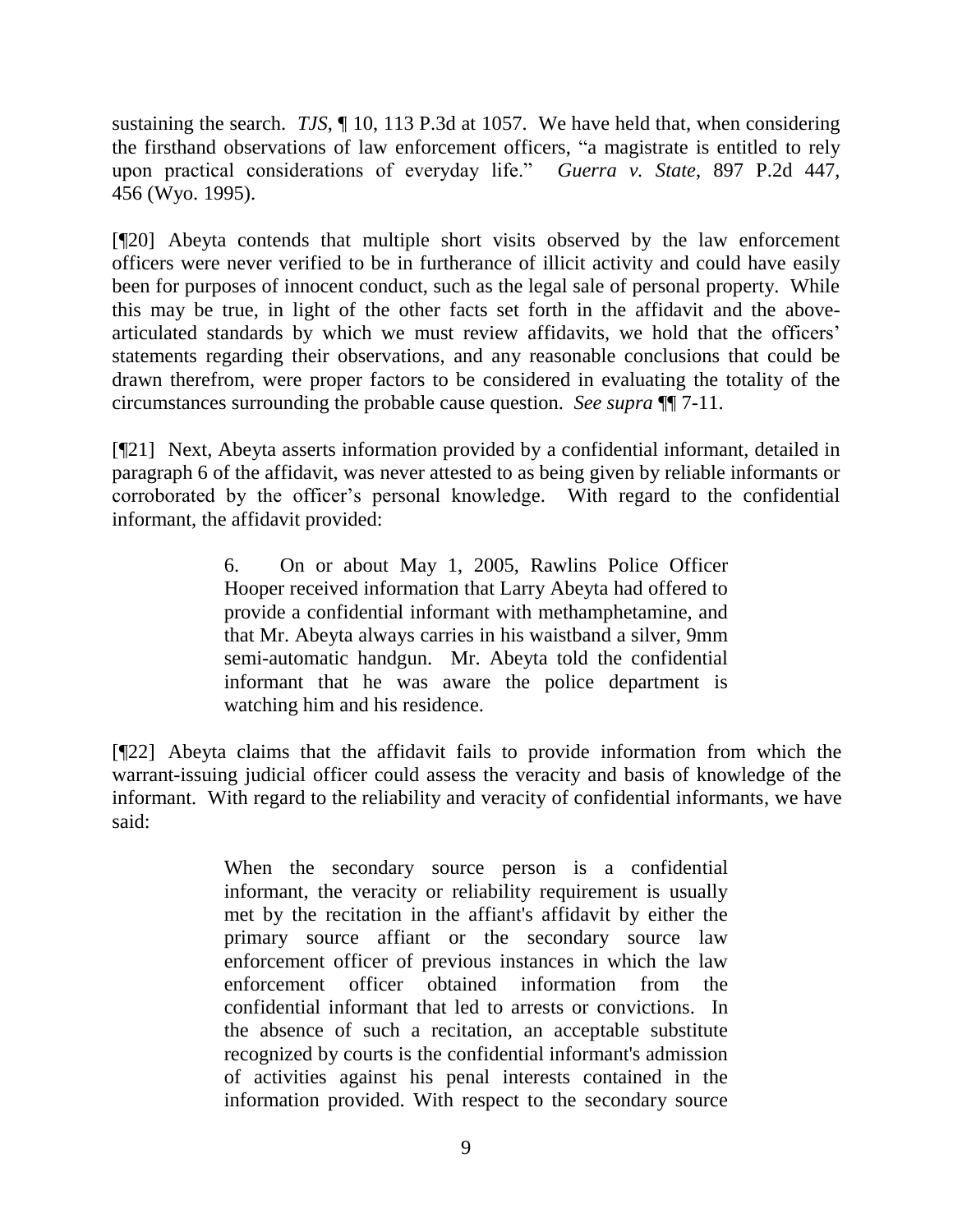person's basis of knowledge, the affiant's affidavit must contain the raw data of that person's sense perception – what that person saw, heard, or smelled firsthand. It is from that secondary source's firsthand knowledge that the judicial officer will be able to draw conclusions about the existence or not of probable cause. If the affidavit fails to show how the secondary source person acquired his information, courts have applied the notion of "self-verifying detail" to cure such a failure. Simply stated, the secondary source person's information is considered "self-verifying" if it describes the warrant-target's criminal activity in such sufficient detail that the judicial officer reasonably may know that he is relying on information more substantial than a casual rumor or an accusation based merely on general reputation.

*Rohda*, ¶ 8, 142 P.3d at 1160. We have not adopted any rigid test for the level of factual specificity necessary to corroborate the information provided by a confidential informant. We have simply said that the information from an informant must be based on more than mere "information and belief." *Cordova*, ¶ 15, 33 P.3d at 149.

[¶23] The affidavit here does not contain information regarding previous instances in which law enforcement officers obtained information from the informant that led to arrests or convictions, nor are there statements by the informant against his/her penal interests. Nevertheless, we conclude that the information provided by the confidential informant contains enough "self-verifying detail" to cure this failure. The confidential informant did not tell the officers that he/she believed Abeyta was a drug dealer, or that he/she had heard Abeyta sold drugs; instead, the informant specifically stated that Abeyta had offered to provide him/her methamphetamine. Additionally, the informant provided specific detail regarding the color, caliber, type and location of a handgun Abeyta carried with him. Finally, the informant stated that Abeyta was aware he was being watched by the police department.

[¶24] This detail, specifically describing Abeyta"s criminal activity, strongly implies that the confidential informant had firsthand knowledge of what he/she was reporting. Based on the information provided, the judicial officer could reasonably know that he was relying on something more substantial than a casual rumor or an accusation based merely on general reputation. Thus, the confidential informant's report could have been properly considered as part of the totality of the circumstances showing probable cause.

[¶25] In Abeyta"s final argument, he points to paragraphs 7-12 which describe an incident where a person recently leaving Abeyta's residence was arrested and in possession of methamphetamine. Abeyta contends the factual information detailed in paragraphs 7-12 fails to provide a nexus between the place to be searched (Abeyta"s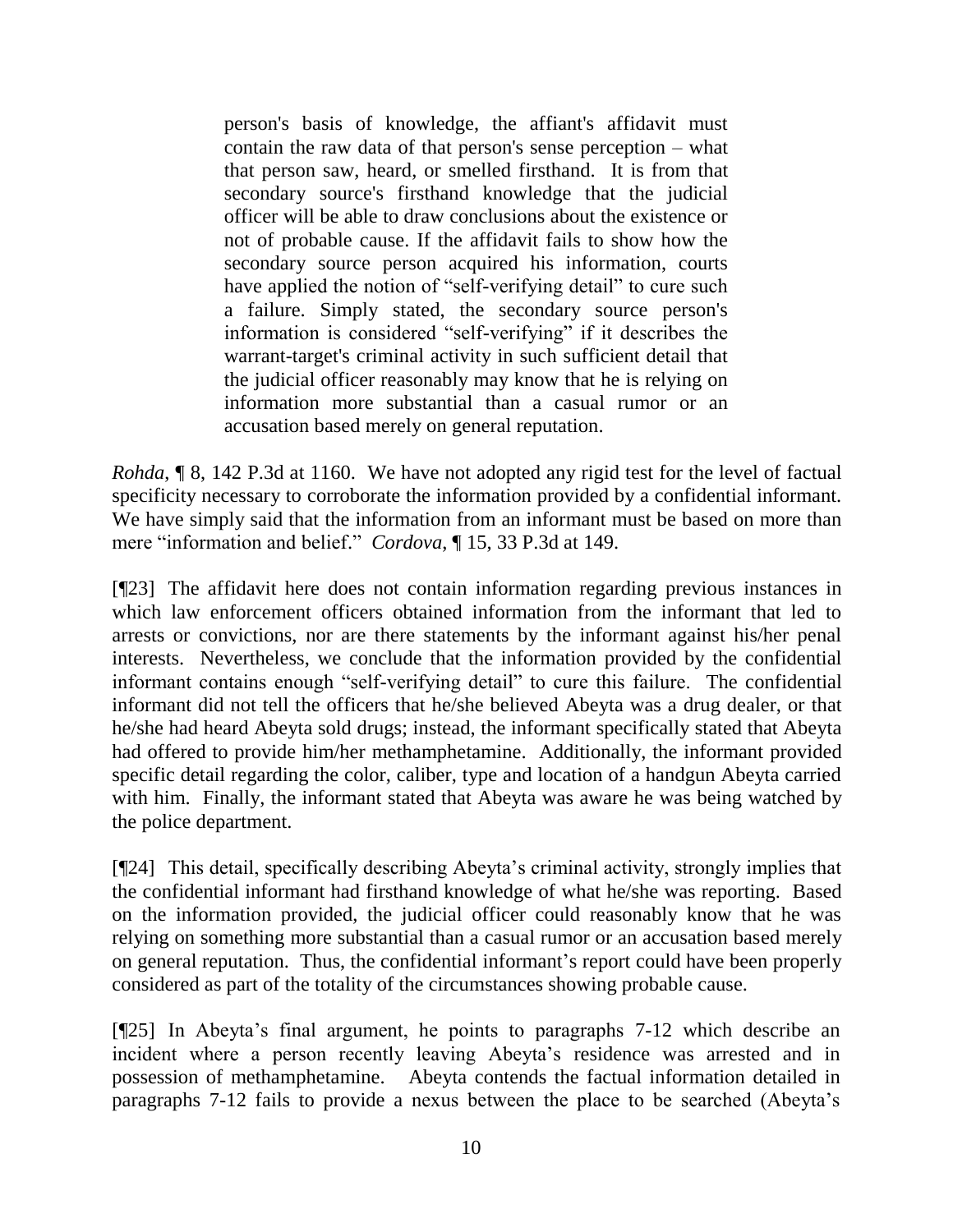house) and the evidence sought (drugs and drug paraphernalia). With regard to this "nexus" requirement we have said:

> Probable cause justifying issuance of a search warrant involves a twofold finding. First, the factual situation must be sufficient to warrant a reasonably cautious or prudent person to believe that a crime was being committed or that one had been committed. Second, there must be an adequate showing that the fruits of the crime or the evidence thereof are in the area or structure sought to be searched. *Cordova*, ¶ 12, 33 P.3d at 148. This second prong is often described as requiring a "nexus" between the contraband to be seized or the suspected criminal activity and the place to be searched. *United States v. Rowland*, 145 F.3d 1194, 1203 (10th Cir. 1998). It is "necessary that there be established a sufficient nexus between (1) criminal activity, and (2) the things to be seized, and (3) the place to be searched." Wayne R. LaFave, *Search and Seizure* § 3.7(d), at 412 (4th ed.2004).

*Bouch*, ¶ 15, 143 P.3d at 648.

[¶26] Abeyta argues that the factual link between Abeyta"s house and the methamphetamine eventually found on David M. Thomas was broken because there were no facts connecting the vehicle seen by the affiant at Abeyta"s house to the vehicle eventually stopped. We disagree. Paragraph 7 of the affidavit details law enforcement officers" firsthand observations and interactions with Mr. Thomas, and in part reads as follows:

> I then observed the dark-colored car start up and drive off, heading South on McKinley Street, turning to travel East on Center Street. The vehicle then turned to travel North on Washington Street. At that point, I informed officers that the vehicle had left the area and described the vehicle. At this same time, the vehicle was turning in front of Rawlins Police Department Officer Reynolds, and was observed to be traveling 28 miles per hour in a fifteen mile per hour zone.

[¶27] The affidavit indicates that Officer Hill maintained visual contact with Mr. Thomas' vehicle from the time it left Abeyta's residence until it was eventually stopped. Abeyta apparently assumes that because Officer Hill informed officers that the vehicle had left the area, Officer Hill must have lost contact with the vehicle at that point. This is not what the affidavit states; rather, the affidavit indicates that at the same time Officer